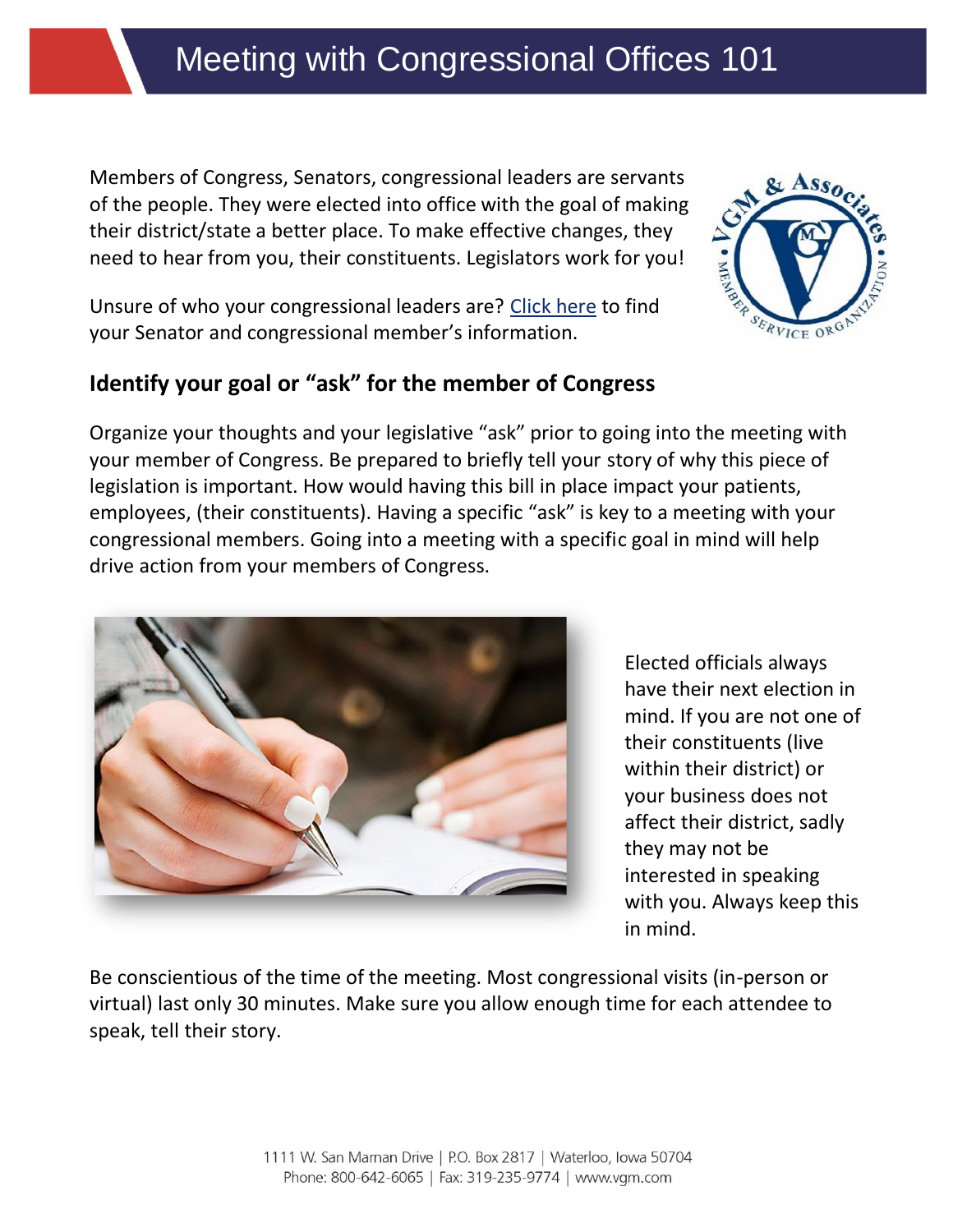## **Organize your talking points**

Put together a one-sheeter of your issue(s). VGM or other trade organizations may already have one put together, ready to go for you.

- Begin with introductions of the issue. Include with whom this is having a negative effect. Make sure this answers the… who, what, when, why questions.
- Include why we are coming to you for help? How can this member of Congress be of assistance? Co-sponsor a bill? Lead legislation? Encourage others to support this bill?
- Keep this page to just one sheet if possible. Too much information can be overwhelming. Make sure your ask is clear and concise. Make the "ask" bold.
- If your meeting is virtual, use PowerPoint slides during your meeting to show studies, research data and anecdotal information.

#### **Strategize for the meeting**

To hold an organized and effective meeting, you will want to strategize with your meeting attendees. Know ahead of time how many people are attending your meeting. Do they all plan to speak? Assign topics of discussion to the attendees. This will ensure all points are discussed during the meeting, and nothing was missed. This will also allow all parties the chance to speak and all requests are discussed. We recommend getting with the group a day or two prior to the actual meeting to strategize.



The congressional office will want to know the name and locations of all attendees so they can be prepared for the meeting. Send them an email a day or two before the meeting with list of attendees, company name and city/town name if necessary. Include any resources, PowerPoint slides, reference guides in your email. The congressional offices like to be knowledgeable and prepared for the meetings. They do not like to be caught off-guard.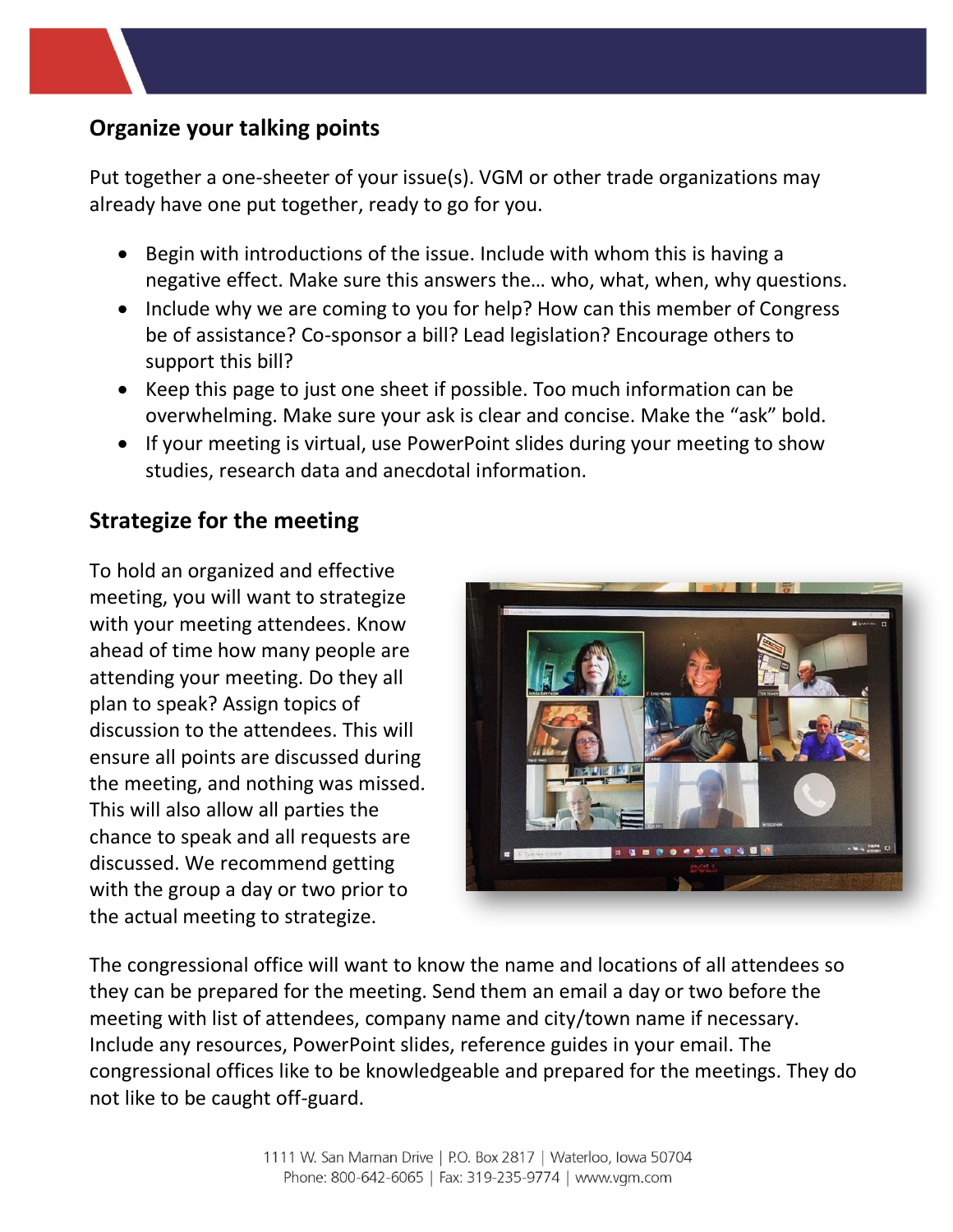Keep any opposition in mind. How could this office possibly oppose this bill? Be prepared to answer any possible counterarguments.

Check Your Ideology at the Door – It's important to meet with members of Congress whether or not you agree with their policy positions. Particularly during campaign events when the Congressman is speaking to his partisan base, it might be difficult to listen to if you don't agree with the points being made. Remember you are here for one reason today. Stay focused and stick to your issue. Don't be sidetracked by the show.

## **It's meeting time!**

Arrive on time to the meeting! It is typical that the representative or staff be late to the meeting.

Begin the meeting by thanking them for their time. Follow this with brief introductions. Include your name, business name, what your business does, how many people you employ.

When you get the opportunity to talk, be friendly and factual. Don't be confrontational. Give scenarios about how your business and customers are being impacted.



Emotions can run high in these meetings. Participants sometimes express frustration or emotion. It's okay! As long as you continue to treat the office and the staff with respect. Emotion shows the importance of the issue.

Conclude the meeting by thanking them again for their time and consideration. Tell them you will be following up in the next couple weeks, allowing them time to digest the information provided.